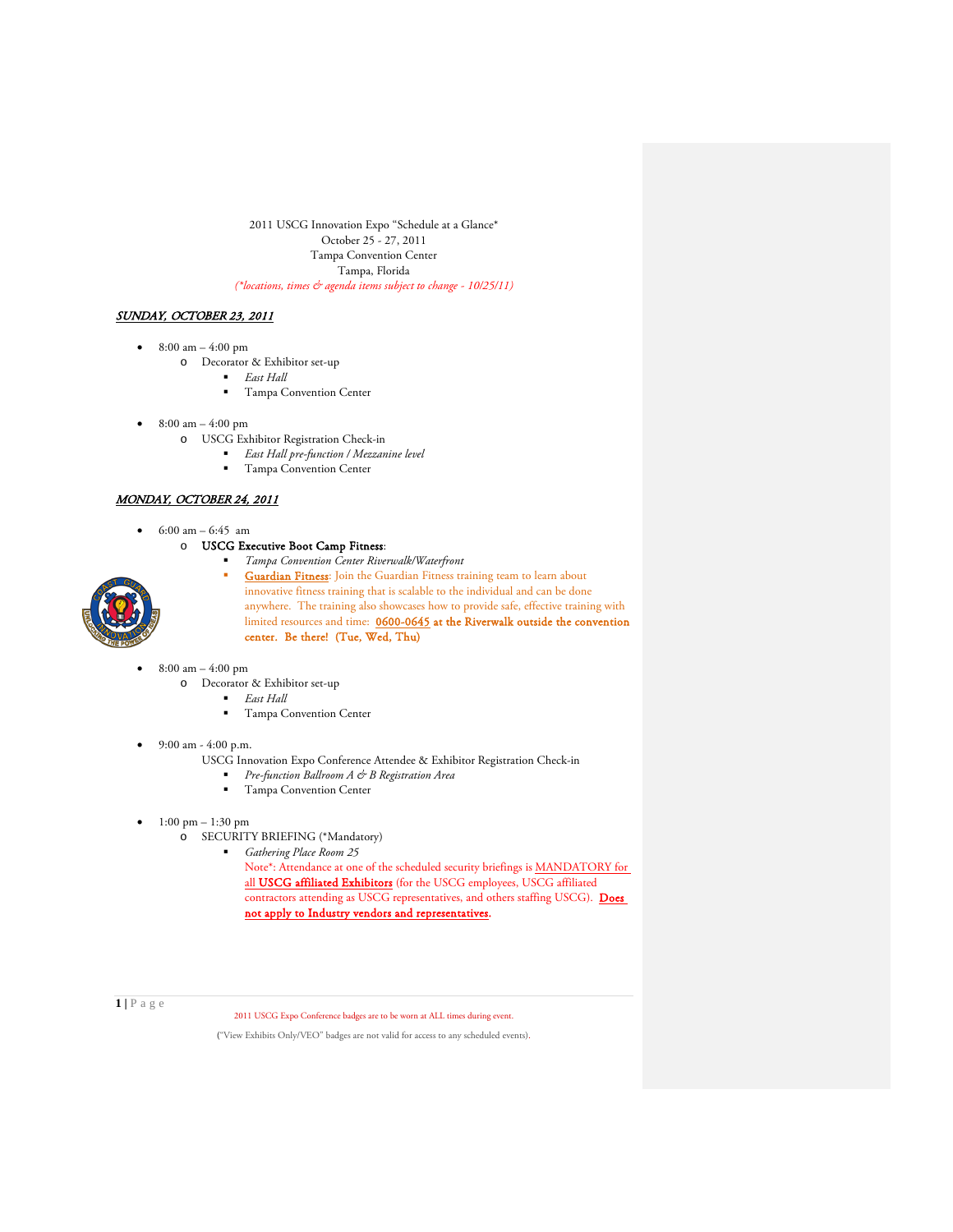# MONDAY, OCTOBER 24, 2011 (continued)

- $4:00 \text{ pm} 4:30 \text{ pm}$ 
	- o SECURITY BRIEFING (\*Mandatory)

*Gathering Place Room 25*

Note\*: Attendance at one of the scheduled security briefings is MANDATORY for all USCG affiliated Exhibitors (for the USCG employees, USCG affiliated contractors attending as USCG representatives, and others staffing USCG supported exhibits). Does not apply to Industry vendors and representatives.

# TUESDAY, OCTOBER 25, 2011

- 6:00 am 6:45 am
	- o USCG Executive Boot Camp Fitness:



- *Tampa Convention Center Riverwalk/Waterfront* Guardian Fitness: Join the Guardian Fitness training team to learn about innovative fitness training that is scalable to the individual and can be done anywhere. The training also showcases how to provide safe, effective training with limited resources and time: 0600-0645 at the Riverwalk outside the convention center. Be there! (Tue, Wed, Thu)
- 7:00 am 5:00 pm
	- o USCG Innovation Expo Conference Attendee & Exhibitor Registration Check-in *Pre-function Ballroom A & B Registration Area*
		- *Tampa Convention Center*
- 7:00 am 7:30 am
	- o SECURITY BRIEFING (\*Mandatory)
		- *1st Floor Meeting Space – Gathering Place Room 25* Note\*: Attendance at one of the scheduled security briefings is MANDATORY for all **USCG** affiliated Exhibitors (for the USCG employees, USCG affiliated contractors attending as USCG representatives, and others staffing USCG supported exhibits). Does not apply to Industry vendors and representatives.
- 7:00 am 8:00 am
	- o Continental Breakfast
		- *Ballroom C & D Foyer*
- 8:00 am 8:45 am
	- o USCG Innovation Expo Opening Session
		- *Ballroom C & D*
			- National Anthem and Posting of the Colors. USCG Color Guard
			- USCG Welcome & Opening Comments CAPT Joseph M. Re, USCG Chairman, USCG Innovation Council

**2 |** Page

2011 USCG Expo Conference badges are to be worn at ALL times during event.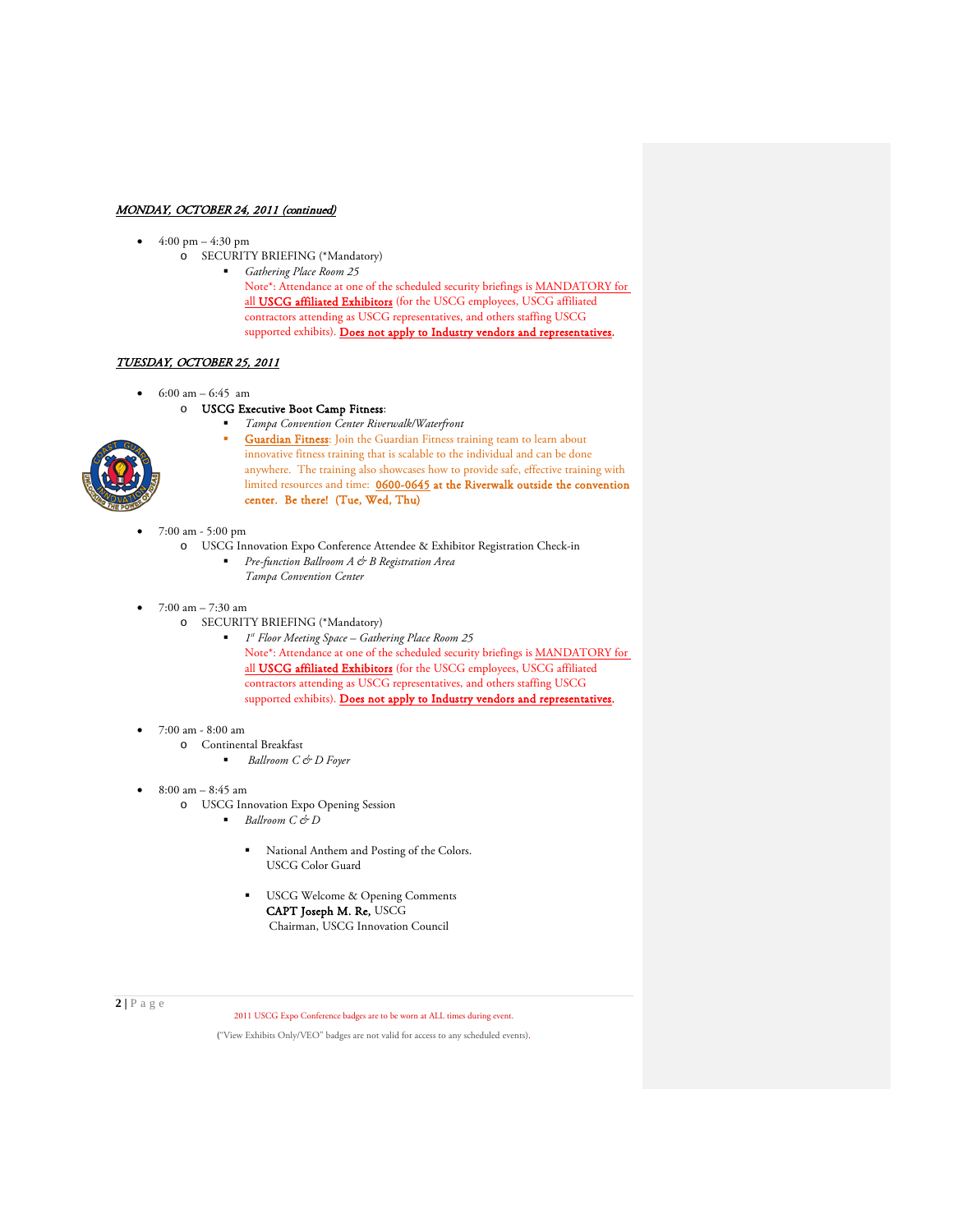- $8:00 \text{ am} 8:45 \text{ am}$ 
	- o USCG Innovation Expo Opening Session (continued) *Ballroom C & D*
		- NDIA Welcome & Opening Comments Lt Gen Lawrence P. Farrell, Jr., USAF (Ret.) President and CEO, NDIA
		- City of Tampa, Florida Welcome The Honorable Bob Buckhorn, Mayor of Tampa
		- **USCG Vice Commandant Opening Remarks** VADM Sally Bryce-O'Hara, USCG Vice Commandant United States Coast Guard
		- USCG Commandant Opening Remarks ADM Robert J. Papp, Jr., USCG 24th Commandant United States Coast Guard
- 8:45 am 10:00 am
	- o USCG Innovation Expo Keynote Speaker #1
		- $Ballroom C$  & *D*

# "The Strategic Perspective of Innovation"

Strategic Innovation is value creation hard wired to organizational strategic direction. Much more than continuous improvement, it is driving to deploy new processes, field emerging technologies, and use disruptive approaches to achieve mission fulfillment and service delivery in a new and rapidly changing operating arena. It is, as Wayne Gretsky says, skating not to where the puck is but to where it will be. Strategic Innovation is achieved by looking to the horizon seeing the shifts, and bringing diversity of though and objective non-traditional perspective to traditional service delivery as the organization examines the effectiveness of its culture, processes and structures. It is a learning organization, one that breaks out of preconceived mental boundaries to look beyond them in an open-minded, creative exploration of the realm of possibilities that will remain "Always Ready."

Julie Anixter

Chief Innovation Office, Maga Design Group & Managing Editor for Innovation Excellence

- 10:00 am 5:00 pm
	- o Innovation Exposition Exhibit Floor opens (*immediately after Keynote* Speaker)
- 10:00 am 10:30 am

o COFFEE BREAK

*Exhibit Hall*

 $3 | P \text{ a } g \text{ e}$ 

2011 USCG Expo Conference badges are to be worn at ALL times during event.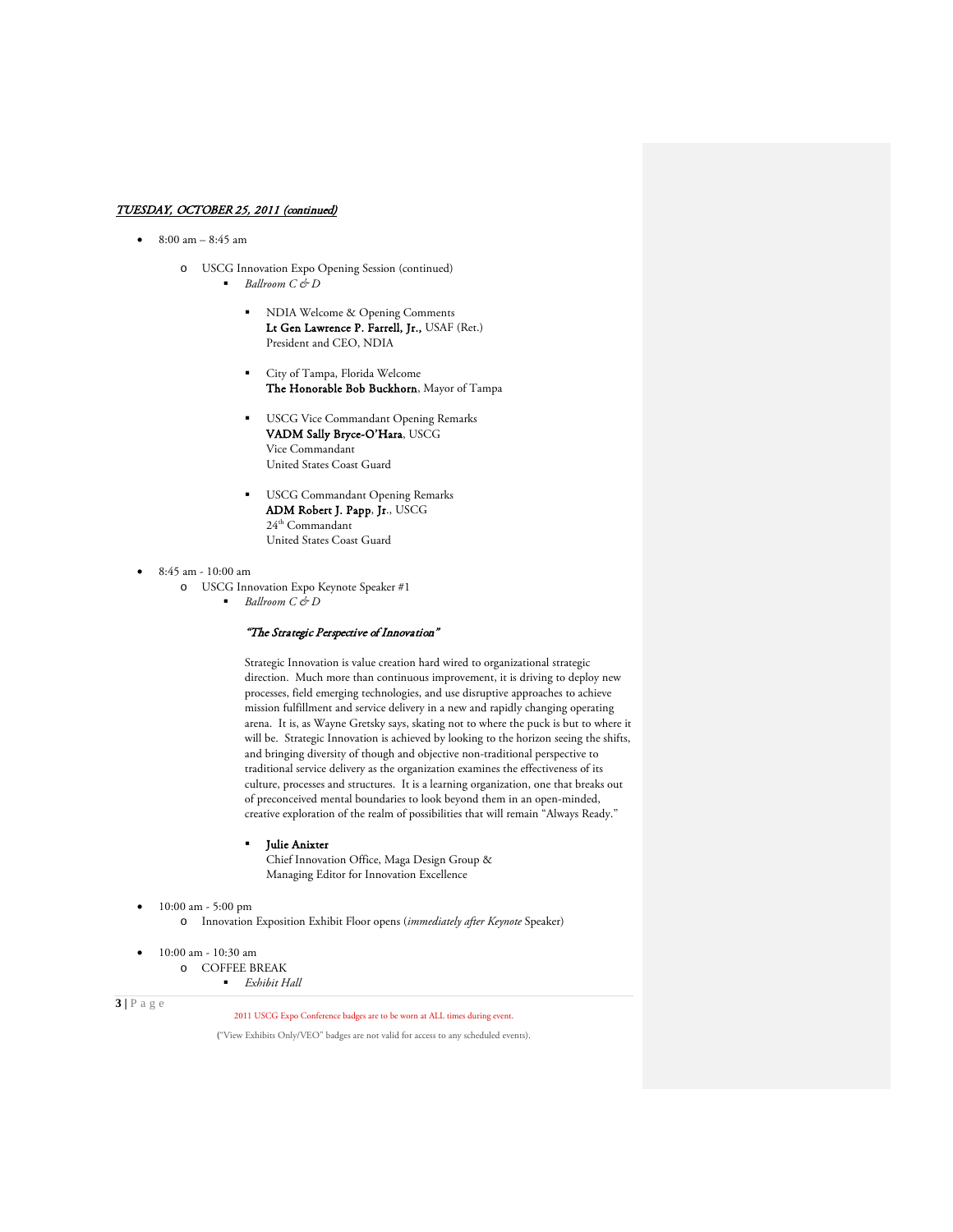- 10:00 am 11:00 am
	- o Industry Boat Demonstrations *Tampa Convention Center Riverwalk/Waterfront*
- 10:30 am 11:30 noon
	- o CG Innovation Expo Panel Session #1
		- *Ballroom C & D*

# "Project Evergreen: Signposts for the Future"

*Project Evergreen uses scenario planning to gain insights about Coast Guard missions, the service, and the tools needed to perpetuate organizational success into the future. It extracts current day assumptions to facilitate an objective study of a variety future scenarios, looks for potential blind spots, and explores emerging challenges that will impact the Nation and the Coast Guard, and what can been done to prepare the service. The Signposts brief is designed to provoke thought and discussion about the paths, challenges, and dilemmas facing the Coast Guard and the tools, techniques and technologies we'll need to realize our potential.* 

Moderator: CDR Joseph DuFresne, USCG Office of Strategic Analysis (CG-0951) Evergreen Project Coordinator

Panelists:

- Mr.. Thomas Chaleki, DCMS-5, Evergreen Core Team
- Ms. Jeanine Shipley, DCMS-5, Evergreen Core Team
- CDR André, USCG Office of Strategic Analysis (CG-0951)
- LCDR Jo'Andrew Cousins, USCG Office of Strategic Analysis (CG-0951)
- Commodore Fred Gates, USCG USCG Auxiliary
- Mr.. Andrew Welch, USCG USCG Auxiliary

**4 |** Page

2011 USCG Expo Conference badges are to be worn at ALL times during event.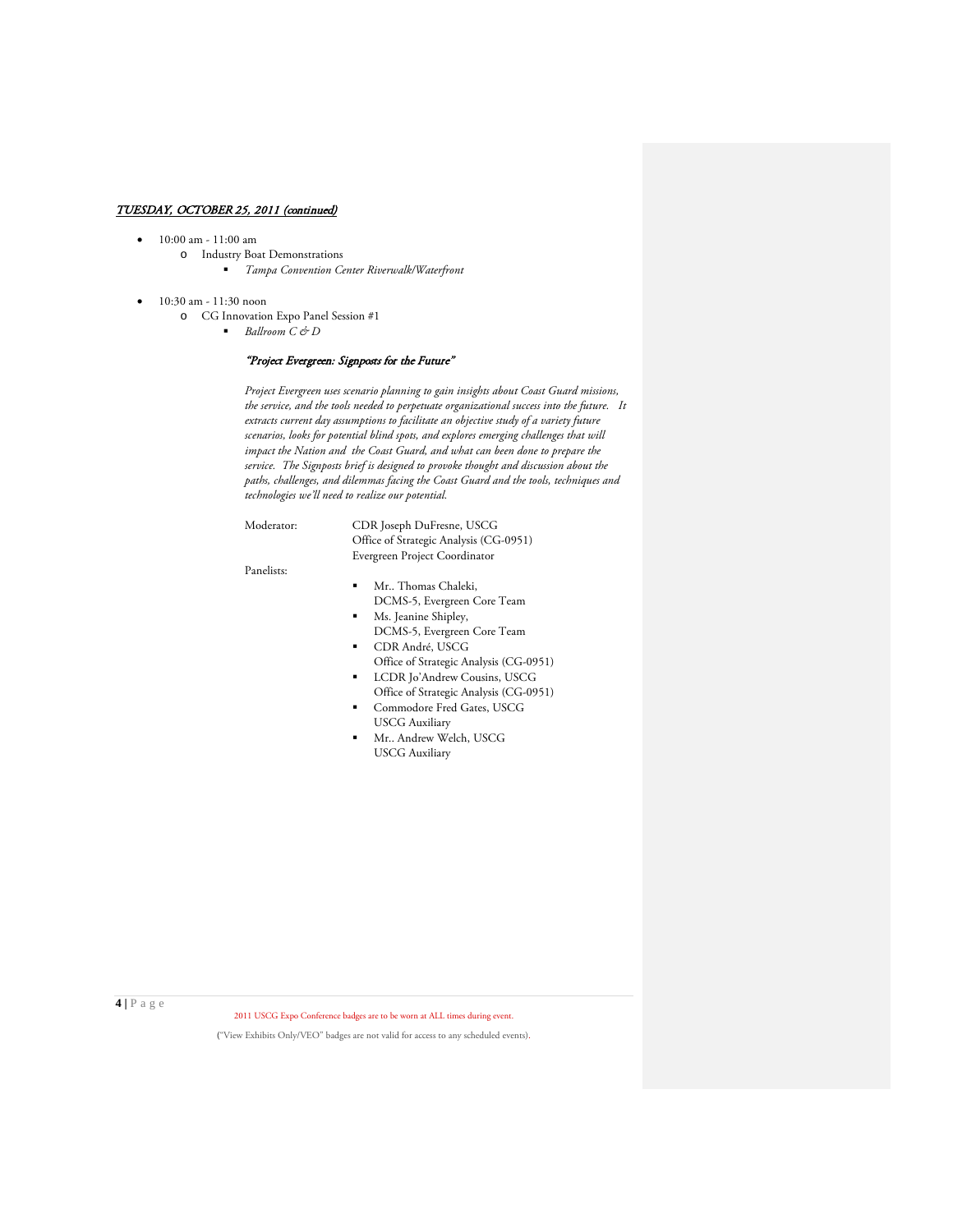- 11:30 pm -12:00 pm
	- o CG Innovation Expo Keynote Speaker #2 *Ballroom C & D* 
		-

# Learning Through Three Dimensional Simulation and Virtual Worlds.

*Alternative Reality Learning (ARL) has become a force for social change and a rich tool for learning and simulation. Studies have shown that college student spend more time in virtual worlds and social collaboration sites while at school than they do earning their undergraduate degrees. Dr. John Lester has worked with Massachusetts General Hospital and Harvard Medical School to create rich online medical education and patient support communities while studying the potential of online communication, collaboration, and immersive learning. He will share his experiences as Chief Architect of Linden Labs Second Life virtual world and how educators and advocates for social change can employ virtual technologies to educate their workforce.* 

# • Dr. John "Pathfinder" Lester, Ph.D.

*Director of Community Development* Reaction Grid

- 12:00 noon 1:00 pm
	- o *BUFFET LUNCH* 
		- *West Hall*
- *1:00 pm - 1:25 pm* 
	- o Narrated USCG Operational Capabilities Demonstration *Tampa Convention Center Riverwalk/Waterfront*
- $1:30 \text{ pm} 2:00 \text{ pm}$ 
	- o USCG Innovation Expo Keynote Speaker #3:
		- *Ballroom C & D*

# "The Organizational Knowledge Management Journey"

*"Knowledge Management" has become the de rigueur activity of any self-styled learning organization focused on building a cohesive enterprise strategy. But before facing the vast field of KM tools, strategies and practices available to help identify, create, represent, distribute, and enable adoption of organizational [insights](http://en.wikipedia.org/wiki/Insight) and [experiences](http://en.wikipedia.org/wiki/Experience), the service must first undertake a disciplined journey to understand the breadth and importance of its intellectual capital, culture, and motivations.*

#### • Dr. John Bordeaux, Ph.D.

*Associate Partner - Strategy & Innovation [IBM Global Business Services](http://www.linkedin.com/company/ibm-global-services?trk=ppro_cprof)*

**5 |** Page

2011 USCG Expo Conference badges are to be worn at ALL times during event.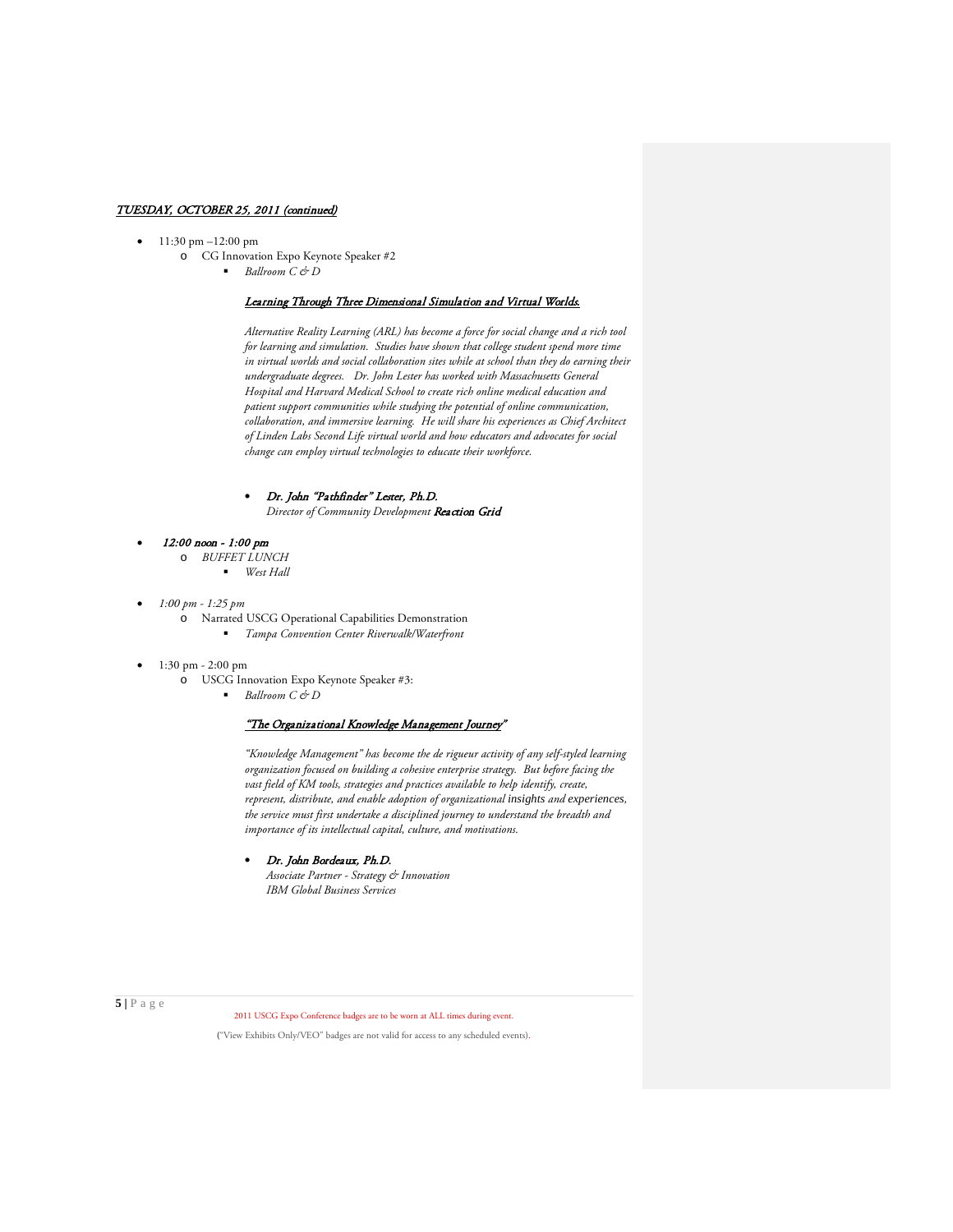- 2:00 pm 3:00 pm
	- o CG Innovation Expo Panel Session #2 *Ballroom C & D*

# "Elevation Knowledge Management as a Critical Service Capability"

*Learning organizations value institutional KM systems and culture facilitated by an organizationally appropriate portfolio of robust KM tools over isolated research initiatives, data repositories, and isolated knowledge pools. Effective and efficient enterprise wide KM embraces an overarching organizational strategy, broad organizational commitment, sufficient resources, and measurable links to core business processes and mission execution. This panel will explore the Coast Guard's project to improve internal KM processes and elevate federated program centric tools into a service enabling enterprise-wide discipline that recognizes the inter-relationship of people, process and enabling technologies.* 

Moderator: Dr. John Bordeaux, Ph.D., Assoc Partner - Strategy & Innovation, [IBM Global Business Services](http://www.linkedin.com/company/ibm-global-services?trk=ppro_cprof)

Panelists:

- Doug Weidner, Chairman, Knowledge Management Institute
- Janet Cichelli, Advance Learning Technologies, Serco-North America
- Cindy Hubert, Executive Director of Advisory Services, American Productivity and Quality Center (APQC)

• 2:00 pm – 3:00 pm

o CG Innovation Expo Breakout Session #1 (Workshop)

*Gathering Place Room #: 25*

# "Alternative Reality Learning: The Potential of Virtual World Platforms"

*In this breakout session, John will lead an interactive group discussion and hands-on demonstration of the potential of virtual world platforms for immersive learning. Specific examples of virtual learning environments platform will be presented, running on both the web and mobile devices, and attendees will be walked through a typical virtual world development workflow using the Unity3d editor and 3d mesh models. Attendees will also learn about the unique affordances of virtual worlds when they are integrated with existing social media (e.g., Facebook) and web-based educational content.*

Dr. John "Pathfinder" Lester, Ph.D.

Director of Community Development, Reaction Grid

TUESDAY, OCTOBER 25, 2011 (continued)

 $6|P$ age

2011 USCG Expo Conference badges are to be worn at ALL times during event.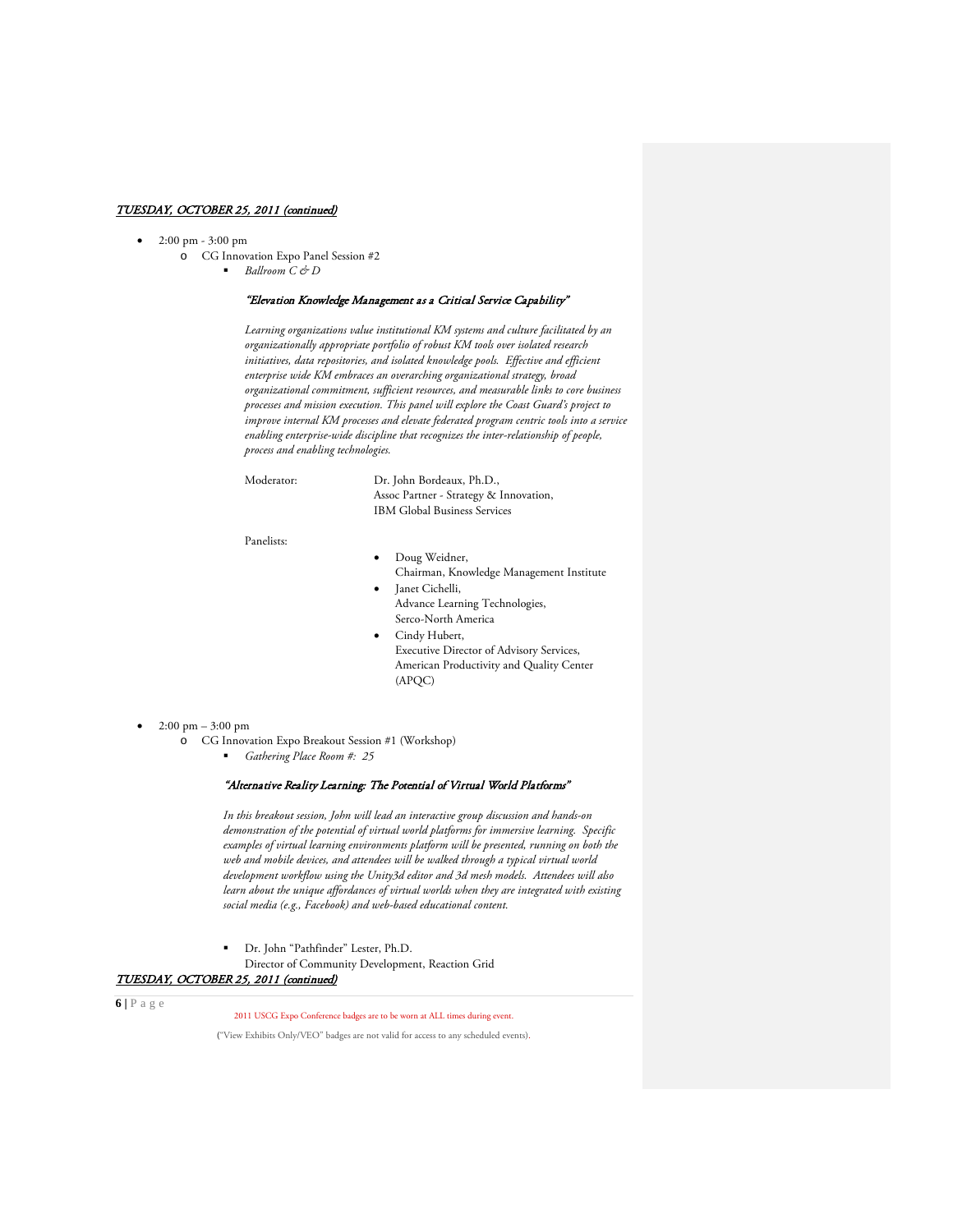3:00 pm - 3:30 pm

- o COFFEE BREAK
	- *Exhibit Hall*
- 3:30 pm 5:00pm
	- o USCG Innovation Expo Panel Session #3
		- *Ballroom C & D*

# "Recapitalization: The Enduring Coast Guard Need"

*Recapitalization remains the Commandant's highest budget priority, as the service's ability to conduct its missions depends on having a modern fleet of surface vessels, aircraft, C4ISR systems and shore infrastructure. Recapitalization is an enduring need that does not end with the Coast Guard's current acquisition portfolio. Recapitalization is a whole-of-service effort that benefits the entire Coast Guard and requires partnering between acquirers, technical authorities, operators and the resource shop. The business case for continued acquisition of capable assets is highlighted by recent disasters such as Hurricane Irene and the increasing expectation by the American public for the Coast Guard to be "Always Ready.".*

Moderator: Mr. Roland Davis, External Coordination Team Lead U.S. Coast Guard Acquisition Directorate (CG-9)

Panelists:

- RDML John Korn, USCG Assistant Commandant for Acquisition / Chief Acquisition Officer (CG-9)
- RDML Bruce Baffer, USCG Program Executive Officer/
- CAPT Lisa M. Festa, USCG
- [Acquisition Program Manager Surface](https://cgportal.uscg.mil/delivery/Satellite/CG9/CG932) (CG-932) • CAPT John D. Wood, USCG
- Acquisition Program Manager C4ISR (CG-933) • RADM Ronald J. Rábago, USCG
- Assistant Commandant for Engineering & Logistics (CG-4)
- RDML Vincent B. Atkins, USCG Assistant Commandant for Capability (CG-7)

- $3:30 \text{ pm} 4:30 \text{ pm}$ 
	- o CG Innovation Expo Breakout Session #2 (Workshop)
		- *Gathering Place Room #: 25*

#### "Knowledge Management 101: An Introduction"

• Facilitated by: Doug Weidner, Chairman, Knowledge Management Institute

# TUESDAY, OCTOBER 25, 2011 (continued)

 $\overline{\mathbf{7}}$  | P a g e

2011 USCG Expo Conference badges are to be worn at ALL times during event.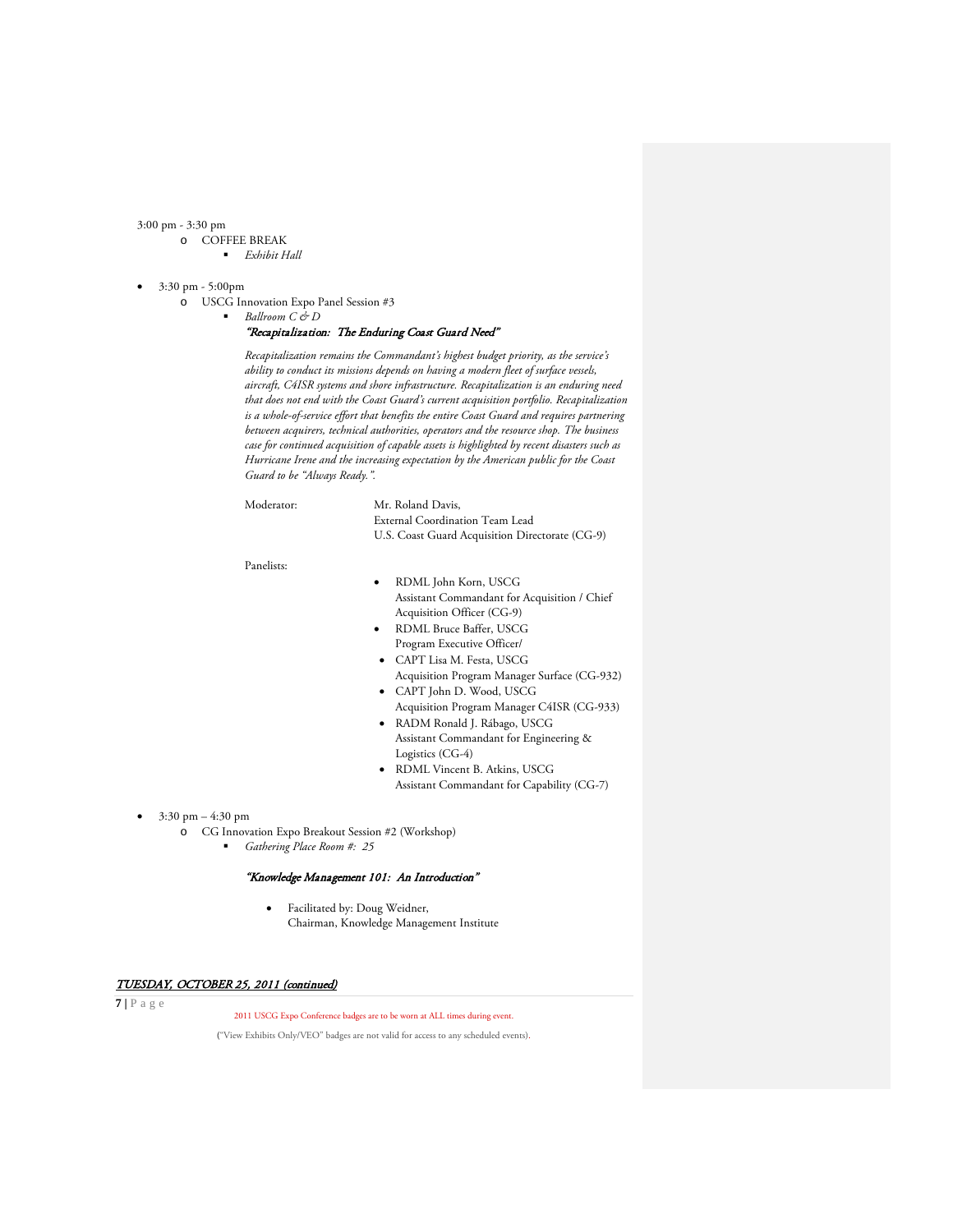- 4:00 pm 4:30 pm
	- o Academy Robotics on the Water Competition Day One
		- East Exhibit *Hall, Booth #836*
- •
- 4:00 pm 4:45 pm
	- o CG Innovation Expo Breakout Session #3
		- *Gathering Place Room: 20*

#### "USCG Strategic Communications"

*Coordinated communication is essential to deliver the right message to the right audience at the right time. The Coast Guard Office of Strategic Communication manages the process of coordinating and synchronizing information, themes, plans, programs, and actions to effectively engage key audiences in support of mission execution. This seminar provides information on the Strategic Communication process, tools, and products required in support of Coast Guard External Affairs engagement activities that will ensure a successful communication effort.* 

• Facilitated by: CDR Howard Wright, USCG Office of Strategic Communications.

*Evening on own – Enjoy Tampa*

#### WEDNESDAY, OCTOBER 26, 2011

- $6:00 \text{ am} 6:45 \text{ am}$ 
	- o USCG Executive Boot Camp Fitness:



- *Tampa Convention Center Riverwalk/Waterfront* **Guardian Fitness**: Join the Guardian Fitness training team to learn about innovative fitness training that is scalable to the individual and can be done anywhere. The training also showcases how to provide safe, effective training with limited resources and time: 0600-0645 at the Riverwalk outside the convention center. Be there! (Tue, Wed, Thu)
- 7:00 am 6:30 pm

USCG Innovation Expo Conference Attendee & Exhibitor Registration Check-in (*continues*)

- *Pre-function Ballroom A & B Registration Area Tampa Convention Center*
- 7:00 am 8:00 am
	- o Continental Breakfast
		- *Ballroom C & D Foyer*

**8 |** Page

2011 USCG Expo Conference badges are to be worn at ALL times during event.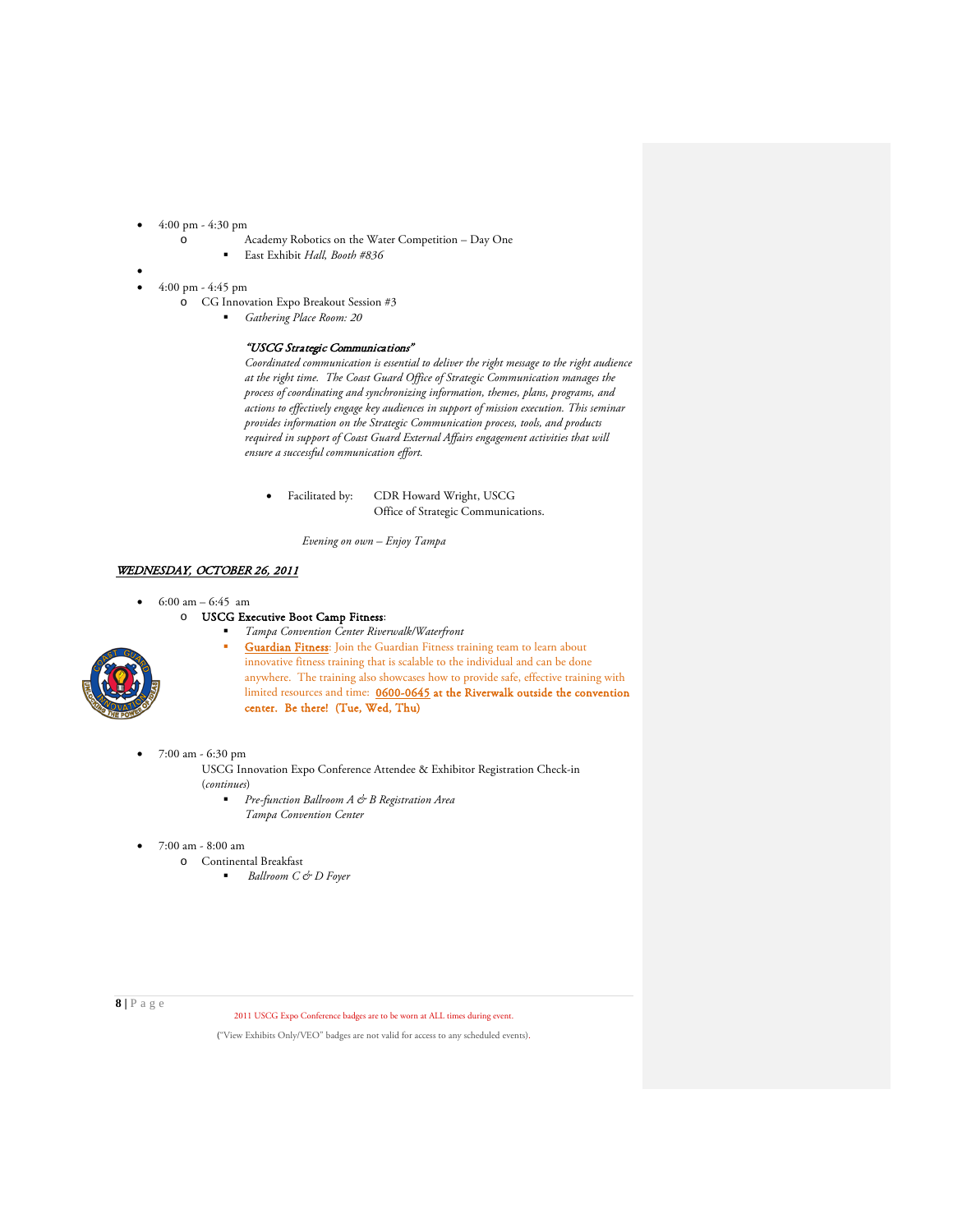- 8:00 am 9:30 am
	- o USCG Innovation Expo Keynote Speaker *Ballroom C & D*

# *"*The NOWTech Revolution: Exploiting the Potential of the Emerging Technology Revolution"

*Carlos Dominguez is a technology evangelist and "Nowist" who will share how current opportunities will impact the future that starts … well … has started. With the accelerating emergence of cutting edge technologies and service offerings, there has been a shift from a time when problems waited for technology to catch up; to a present where we seem to have the technology ready for configuration before we fully understand we have a problem. At the heart of this collaboration revolution are virtual interaction tools that are helping companies use the power of collective intelligence to produce revolutionary ideas for new products, better customer service, and with greater cost reductions. Carlos Dominguez shares a humorous, highly-animated presentation full of deep insight into how technology is changing the way we work and live. Come gain insight on how to create a culture adaptable to change, understand the virtual world and what it means for meetings, social media, video and mobility, and see how tomorrow's innovation and technology breakthroughs can impact your business, your strategy, and your organizations innovation team today!*

- Mr. Carlos Dominguez *Senior Vice President, Cisco, Government Services Administration*
- 8:30 am 5:00 pm
	- o Innovation Exposition Exhibit Floor open
- 10:00 am 10:30 am
	- o COFFEE BREAK
		- *Exhibit Hall*
- 10:00 am 11:00 am
	- o Industry Boat Demonstrations
		- *Tampa Convention Center Riverwalk/Waterfront*

**9 |** Page

2011 USCG Expo Conference badges are to be worn at ALL times during event.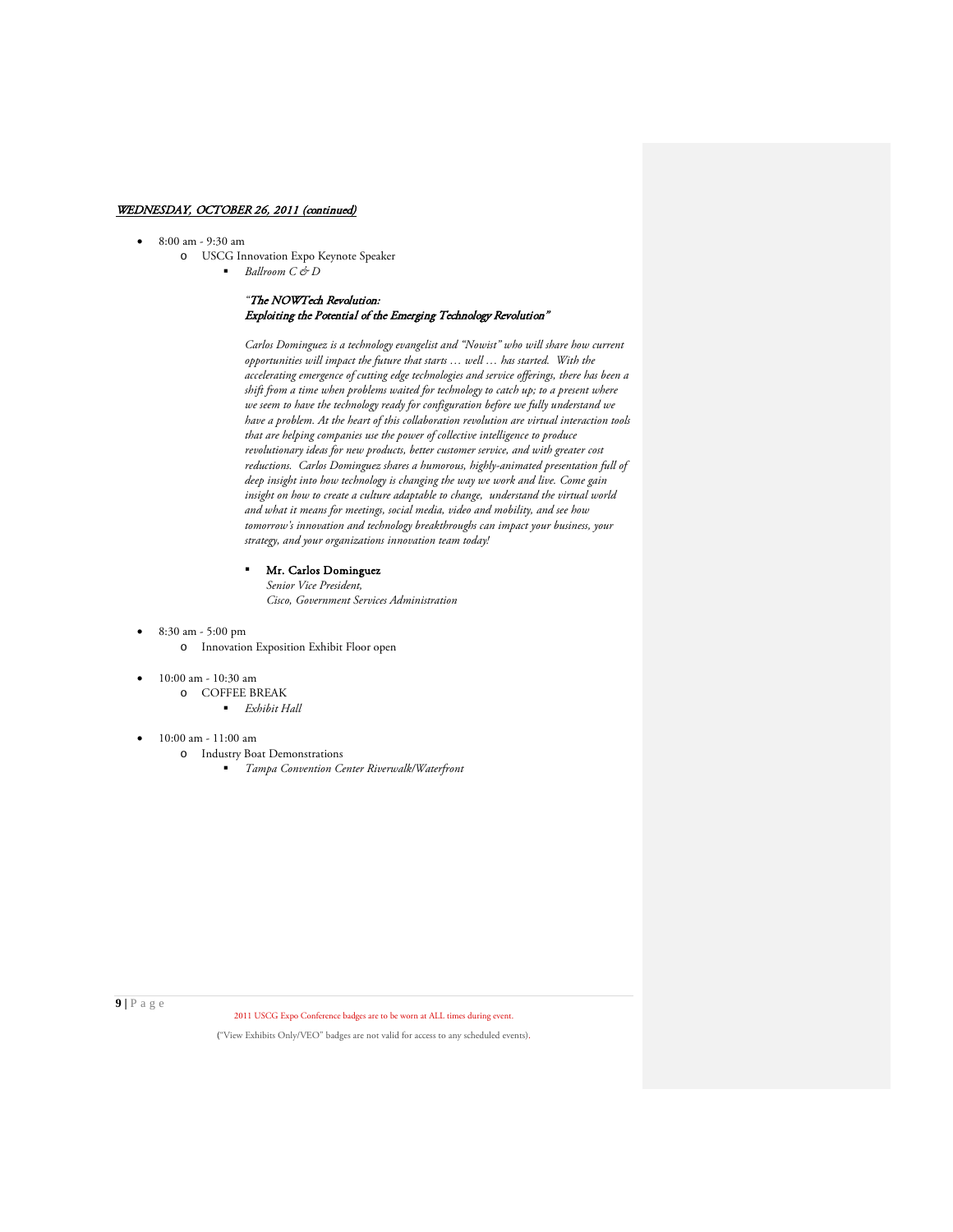- 10:30 am 11:15 am
	- o CG Innovation Expo Breakout Session #4

*Gathering Place Room #: 20*

# "USCG Strategic Communications: Reaching Your Audience"

*Coordinated communication is essential to deliver the right message to the right audience at the right time. The Coast Guard Office of Strategic Communication manages the process of coordinating and synchronizing information, themes, plans, programs, and actions to effectively engage key audiences in support of mission execution. This seminar provides information on the Strategic Communication process, tools, and products required in support of Coast Guard External Affairs engagement activities that will ensure a successful communication effort.* 

• Facilitated by: CDR Howard Wright, Office of Strategic Communications.

### • 10:30 am - 12:00 noon

- o USCG Innovation Expo Panel Session #4
	- $Ballroom C  $\epsilon$  D$

# "Empowering a Social and Mobile Workforce: Balancing the Benefits with Security"

*IT Security is easy when the data is locked behind impenetrable agency firewalls. But business mobility has arrived and is rapidly expanding; we now live in a world of pervasive mobile [devices, remote operations,](http://www.computerweekly.com/Articles/2007/05/29/224038/new-attacks-demand-new-defences.htm) and escalating telecommuting. More and more, employees are spending significant periods of time away from a fixed desk doing their jobs so no matter the time or the location, they need access to the tools and information that let them be productive. Dire consequences may result from security procedures that are either too lax, or too stringent so one of the most critical efficiency enabling drivers for the successful deployment of mobile enterprise solutions will be the ability of IT managers and mobile operators to balance ease of use with security. This panel of experts will discuss real world approaches to empowering a dispersed workforce though mobile collaboration technologies while preserving the integrity of the IT security system.*

Moderator: Luis Soliz,

President - North America Imaginatik, plc

- Panelists: Michele R. Weslander Quaid, Chief Technology Officer (Federal) and
	- Innovation Evangelist Google Robert Marshall, Strategic Planner, Global Services Innovation Team DELL

**10 |** Page

2011 USCG Expo Conference badges are to be worn at ALL times during event.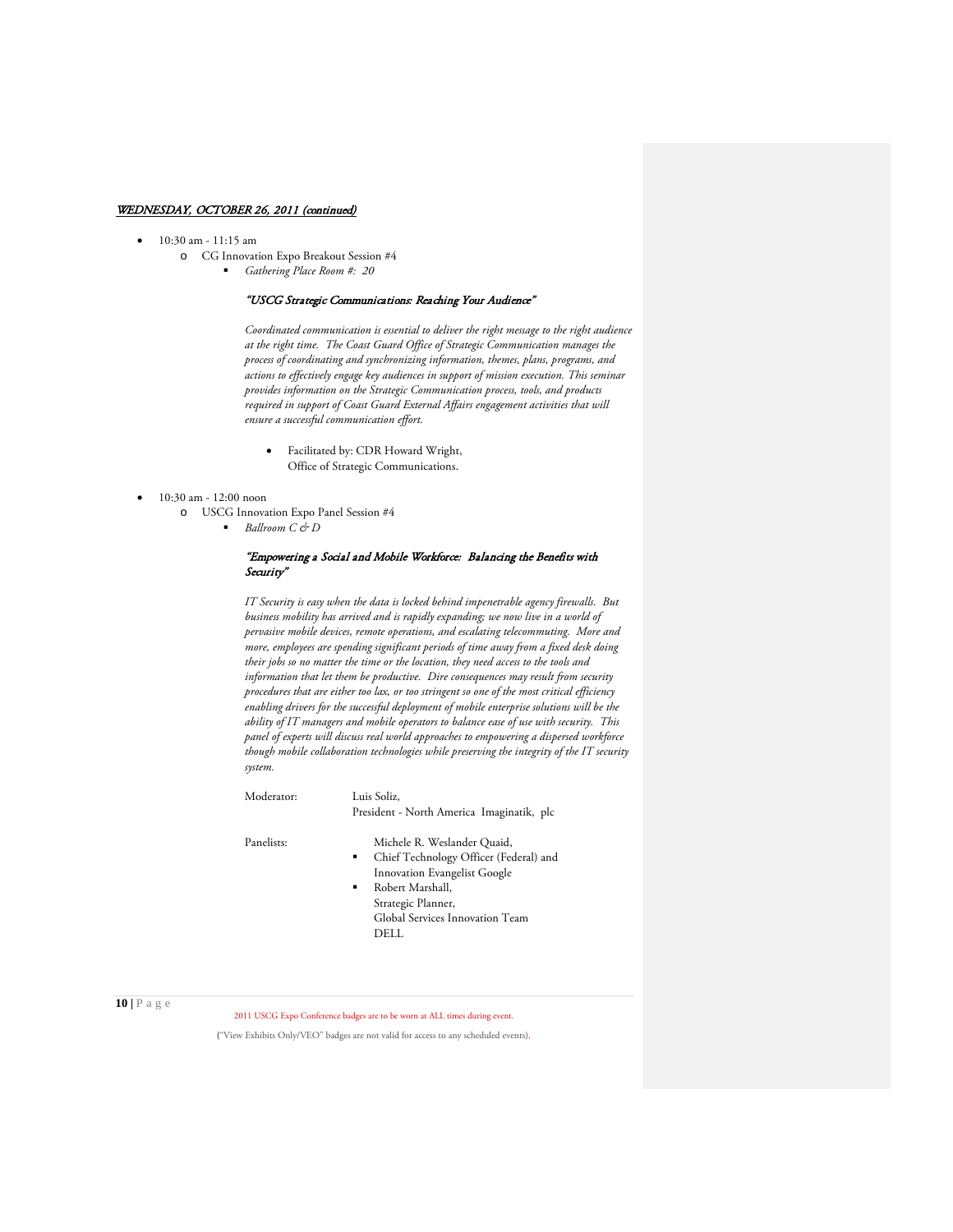### 10:30 am - 12:00 noon

o CG Innovation Expo Breakout Session #57: *1st Floor Meeting Space – Gathering Place Room 24*

# "Innovations in Energy and Sustainability Afloat and Ashore"

| Moderator: | CAPT John Hickey, USCG       |
|------------|------------------------------|
|            | Commanding Officer, USCG SMC |

Panelists:

- o Michael Gaffney, Alaris Companies
- o Robert St. Thomas, IBM
- 12:00 noon 1:00 pm
	- o BOX LUNCH
		- *West Hall*
- $\bullet$  1:00 pm 1:25 pm
	- o Narrated USCG Mobile Ad Hoc Network (MANET) Demonstration *Ballroom C & D*
- 1:45 pm 3:00 pm
	- o USCG Innovation Expo Panel Session #5
		- *Ballroom C & D*

# "A Coast Guard sUAS: Exploring Operational Suitability"

*Ensuring the safety, security, and stewardship of our maritime environment requires persistent presence. Conversely, the current outlook for prolonged decremental federal budgets increased the urgency for low cost solutions. The Coast Guard requires a cost effective source for ISR data and the tools and training to exploit it. Small Unmanned Aircraft Systems (sUAS) are gaining a foothold in the Coast Guard's C4ISR strategic plan. This panel will explore service ISR requirements, the technologies under study, and the notional plan for fielding organic small UAS based ISR capability.*

| Moderator: | CAPT Austin Gould, USCG                              |
|------------|------------------------------------------------------|
|            | Chief of Research, Development, Testing & Evaluation |
|            | Program (CG-926)                                     |
| Panelistst | CAPT Matthew Sisson, USCG                            |
|            | Liaison to the FAA                                   |
|            | CAPT Jim Sommer, USCG                                |
|            | UAS Joint Program Office                             |
|            | CDR Patrick DiBari, USCG<br>$\bullet$                |
|            | Office of C4ISR (CG-761)                             |
|            | LCDR Jeffrey Vajda, USCG<br>$\bullet$                |
|            | UAS Platform Manager (CG-711)                        |
|            | Mr Gary Dehnel,<br>٠                                 |
|            | UAS Program Manager (CG-931)                         |
|            | Mr Bill Posage,                                      |
|            |                                                      |

USCG Research and Development Center

**11 |** Page

2011 USCG Expo Conference badges are to be worn at ALL times during event.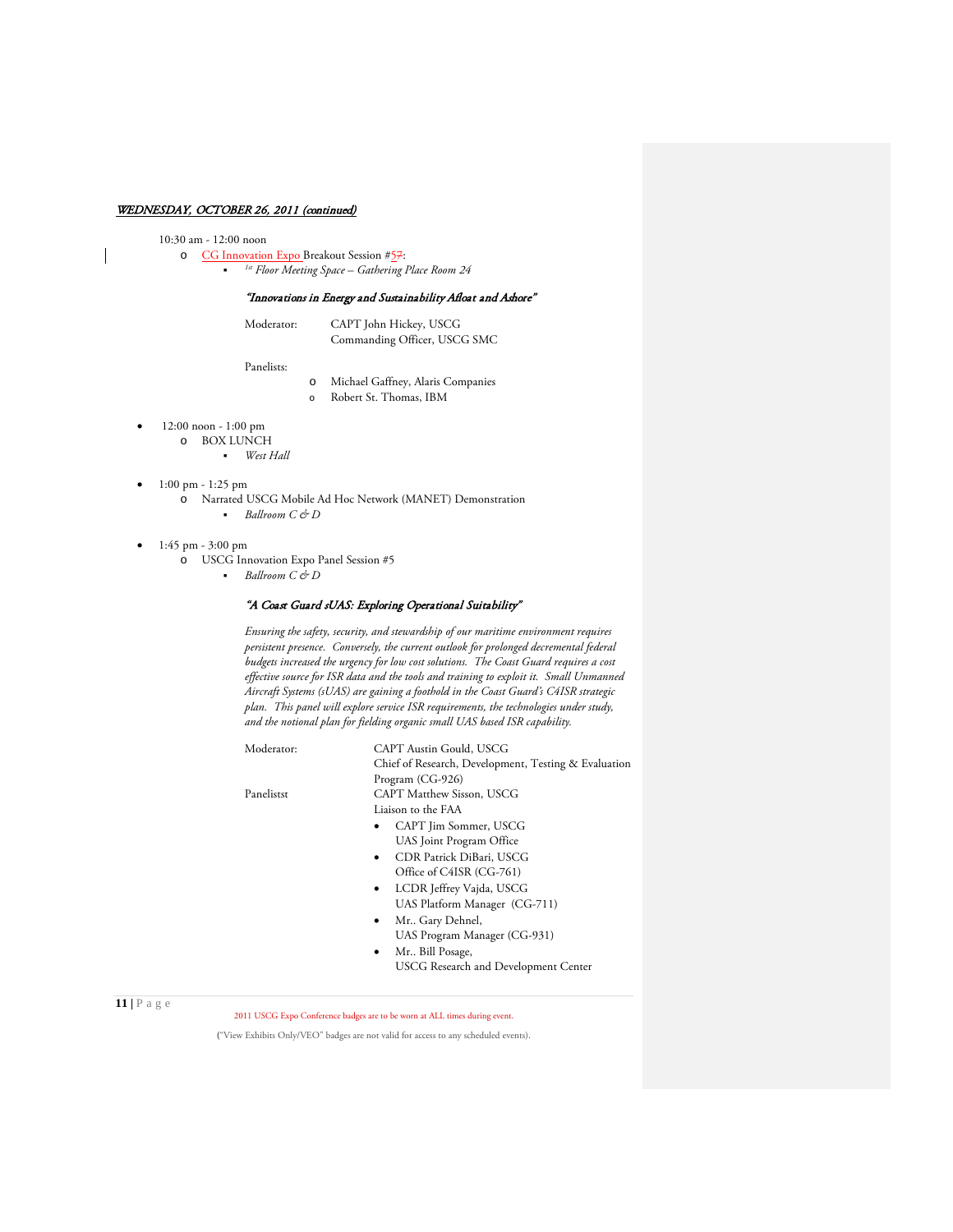• 2:00 pm - 4:00 pm

o CG Innovation Expo Breakout Session #65 *Gathering Place Room #: 20 (This break-out session meeting is open to VEO Badged visitors)*

# "Diversity: Women in Innovation"

The panel on "Diversity: Women in Innovation" will focus on the critical impact women have on innovation in the Coast Guard. Top leaders from the federal government and military will provide expert advice on career retention and advancement in the science, technology, engineering and mathematics (STEM) career fields. They will share key decisions that contributed to their success. The panel will be followed by a Speed Mentoring Workshop.

Moderator: LCDR Michele Fitzpatrick, USCG (Ret.), Class of 1980/The Society of Women Engineers

#### Panelists:

- Ms. Dawn Meyerriecks, Deputy Director of National Intelligence for Acquisition and Technology, Office of the Director of National Intelligence (ODNI)
- Dr. Kurt Colella, Dean, U.S. Coast Guard Academy
- RDML Bruce Baffer, USCG Director of Acquisition Programs and Program Executive Officer, U.S. Coast Guard
- Ms. Giao Phan, Deputy Director of Acquisition Programs and Program Executive Officer, U.S. Coast Guard
- CDR Holly Harrison, USCG - First female member of the service to receive the Bronze Star medal and the first woman to command a Coast Guard cutter in combat

Sponsored by: Ms. Gloria Potocek, Chief of the Office of Acquisition Workforce Management, U.S. Coast Guard

• 3:00 pm - 3:30 pm o COFFEE BREAK

*Exhibit Hall*

**12 |** Page

2011 USCG Expo Conference badges are to be worn at ALL times during event.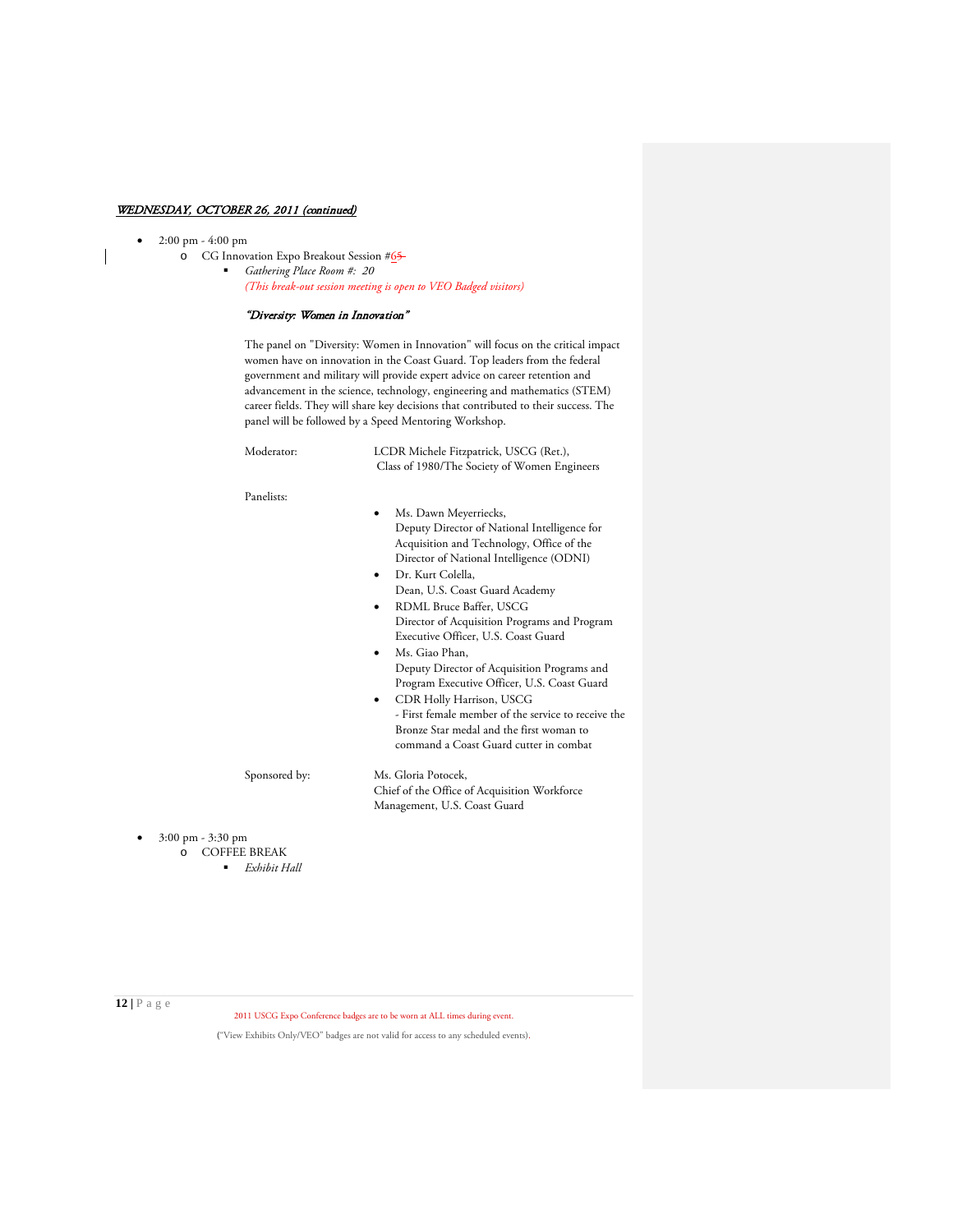### • 3:30 pm - 5:00pm

- o USCG Innovation Expo Panel Session #6
	- *Ballroom C & D Foyer*

# "C4ISR Capabilities: Achieving Integration Excellence in Emergency Response"

*Setting the direction for the future of C4ISR capabilities requires planning, coordination, standardization and integration of interoperable systems that provide functionality to CG and partner operators in the field. There is a critical operational need to bridge lessons learned from incidents such as Deepwater Horizon, the Haiti earthquake, Hurricane Irene, and the Mississippi floods with actionable capability enhancements that improve CG's response to emergencies. Integrated C4ISR supports efficiencies and effectiveness while considering an expanding operational environment facing funding and resource constraints. Establishing Joint Program Offices (JPOs) and operational standardization provides a way to direct limited resources toward making progress in addressing key capability and capacity shortfalls. This panel will explore the question of what the CG needs to bridge gaps and issues in field capability.*

Moderator: CAPT Jim Cash, USCG C4ISR Office Chief (CG-761) and Co-Sponsor of C4ISR Resource Council

Panelists:

- CAPT Charles Mathieu, USCG Deputy CIO (CG-6D)
- CDR Russell Dash, USCG LANTAREA
- Mr.. Mike Roskind, NPPD
- Mr.. Robert Griffin, DHS S&T
- Mr.. Robert DeSourdis,
- SAIC
- TBD, Disaster Response Coordination/IT
- TBD, All Hazards Consortium

• 4:00 pm - 5:00 pm

- o CG Innovation Expo Breakout Session #6
	- *Gathering Place Room #: 25*

# "Munitions Briefing: 7.62 Lethal Limited range Round"

*Facilitated by: Stephen McFarlane,* 

*Project Engineer, US Army Small Caliber Munitions Division*

- David Hosier,
- *Project Engineer, US Army Small Caliber Munitions Division*

**Formatted:** Indent: Left: 2.25", First line: 0.25" **Formatted Formatted:** Default Paragraph Font **Formatted:** Normal, Indent: Left: 0"

**13 |** Page

2011 USCG Expo Conference badges are to be worn at ALL times during event.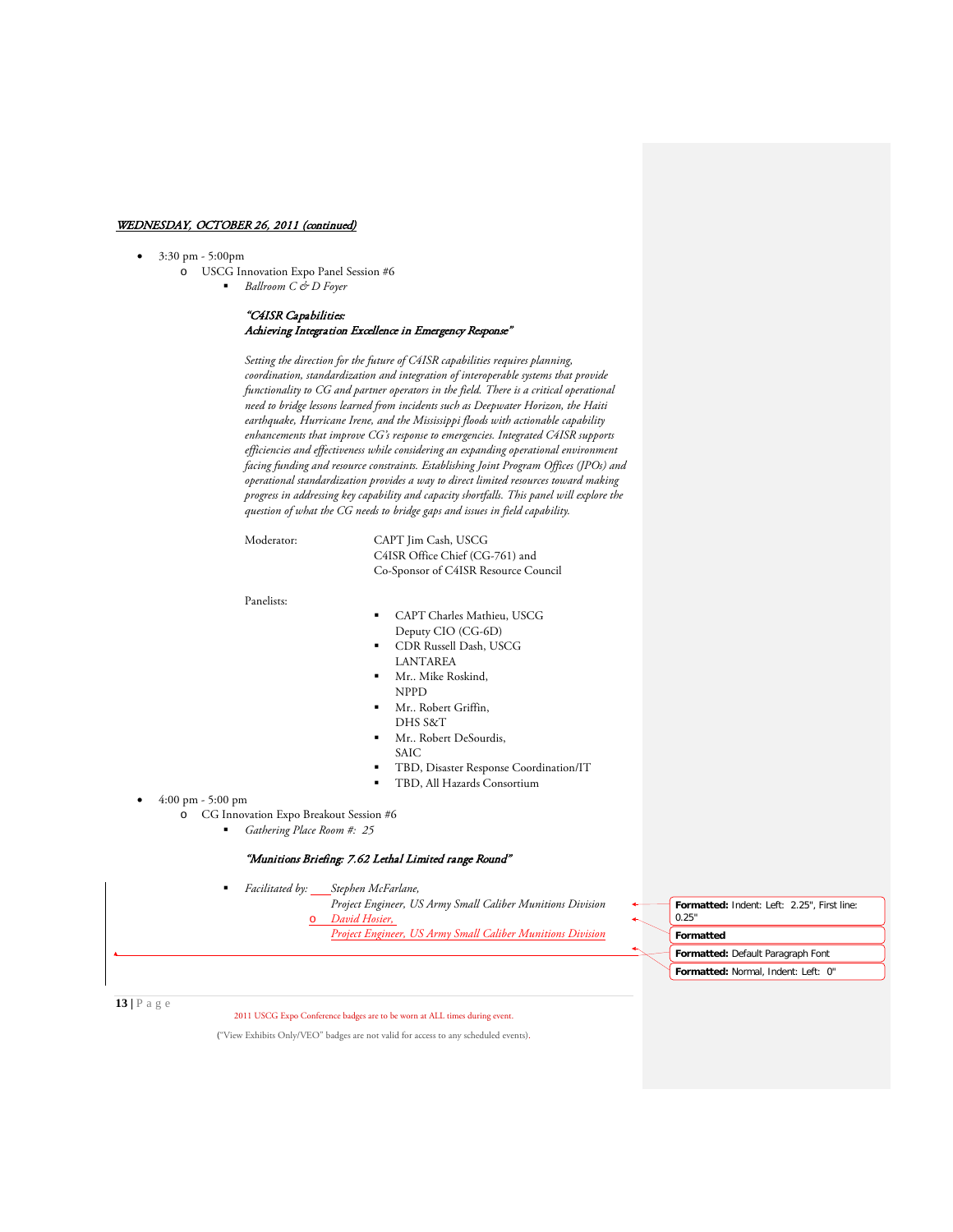# • 5:30 pm - 7:30 pm

o Industry Sponsored "Annual Cutter" Reception – Open to all Registered Expo Exhibitors and Attendees (VEO passes are not valid/eligible) *Exhibit Hall Foyer/Mezzanine Level*

# THURSDAY, OCTOBER 27, 2011

•  $6:00 \text{ am} - 6:45 \text{ am}$ 

# o USCG Executive Boot Camp Fitness:

*Tampa Convention Center Riverwalk/Waterfront*



- **Guardian Fitness**: Join the Guardian Fitness training team to learn about innovative fitness training that is scalable to the individual and can be done anywhere. The training also showcases how to provide safe, effective training with limited resources and time: 0600-0645 at the Riverwalk outside the convention center. Be there! (Tue, Wed, Thu)
- 7:00 am 12:00 noon
	- USCG Innovation Expo Conference Attendee & Exhibitor Registration Check-in (*continues*)
		- *Pre-function Ballroom A & B Registration Area Tampa Convention Center*
- 8:00 am 9:00 am
	- o Continental Breakfast *Ballroom C & D Foyer*
- 8:00 am 12:30 pm o Innovation Exposition Exhibit Floor open
- 8:00 am 9:30 am
	- o USCG Innovation Expo Panel Session #7 *Ballroom C & D Foyer*
- 10:00 am 10:30 am
	- o COFFEE BREAK
		- *Exhibit Hall*

**14 |** Page

2011 USCG Expo Conference badges are to be worn at ALL times during event.